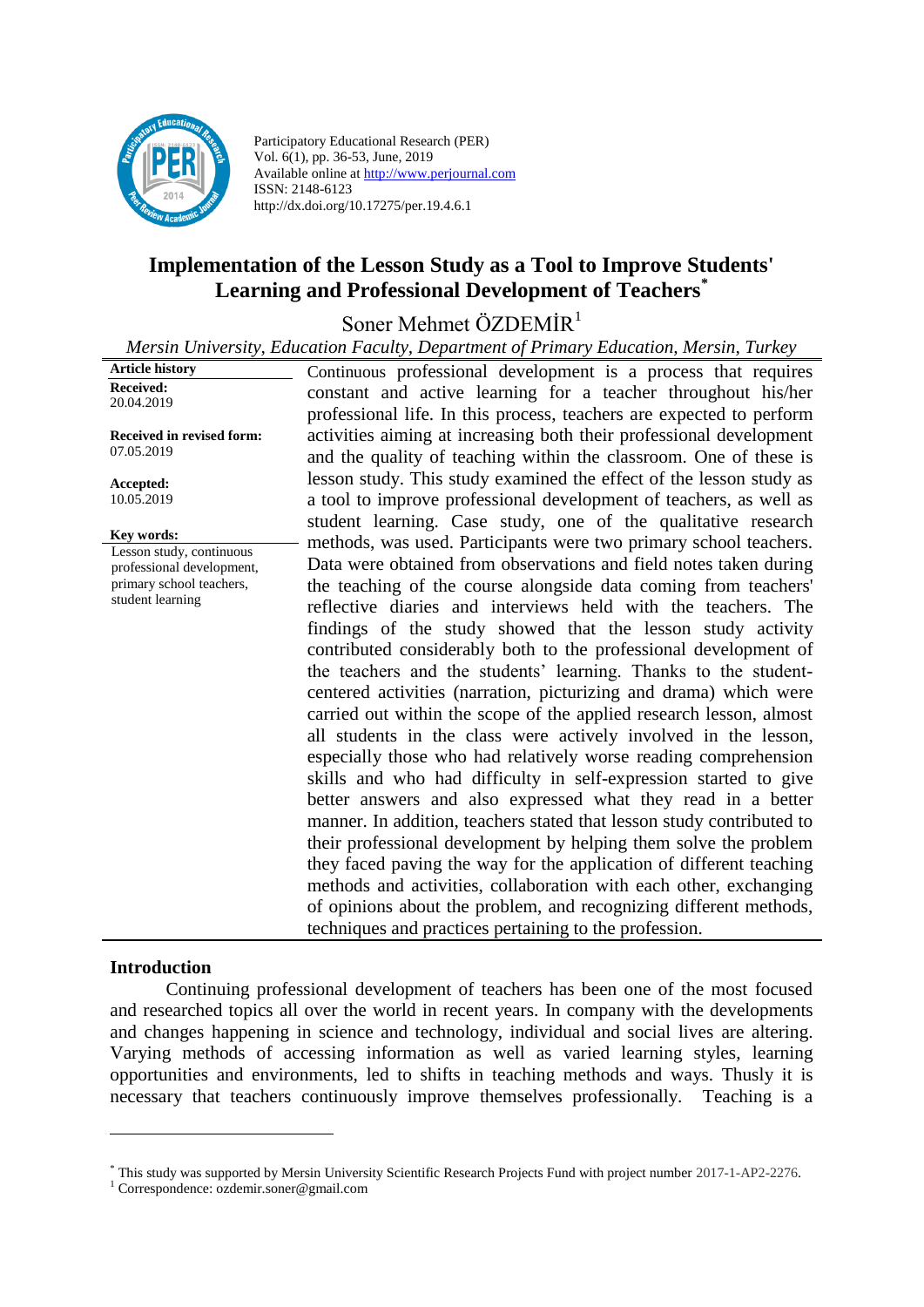dynamic profession requiring constant improvement starting from pre-service teacher education till retirement. As Özcan (2011) highlighted, teachers primarily should be individuals striving for learning to learn beginning from the early teaching training processes until the end of their professional life since information age challenges teaching profession and urges it to change as is the case for all the other traditional institutions and professions. For this reason, it is mandatory that each teacher should improve themselves professionally along with developing their pedagogical and world knowledge, renewing their knowledge of the field and also skills hence performing their profession with a continuous desire and excitement to learn. This indeed is valid as long as they continue their profession-starting from the first steps of teaching training periods (pre-service training) into the very profession (Özdemir, 2016).

Professional development of teachers is mainly entitled as Continuous Professional Development (CPD) in the international literature. Continuous Professional Development is broadly a process depending on the teacher's constant learning (As cited in Wan & Lam, 2010), requiring the teacher to acquire knowledge, skills and values in their field or to expand them (Bolam, 2000) and thus resulting in the professional and personal changes (Fullan, 2001). In this sense, continuous professional development of teachers is a process entailing continuity and intentness. In this process, there are various opportunities provided and events that take place in formal/informal fashion and also at individual or institutional levels targeting teachers' professional development. Some of these are activities carried out in the form of traditionally organized short-term events. The most known of those are courses, seminars, workshops and conferences. They are usually executed through in-service training events and inherently hold a fair number of disadvantages with the potential benefits they carry.

In some studies conducted on this subject, several issues and shortcomings of the professional development events implemented in the form of in-service training in Turkey have been highlighted. These issues and shortcomings are below (Akdemir, 2012; Seferoğlu, 2001; Sıcak ve Parmaksız, 2016; Uçar ve İpek, 2006; Uştu, Taş ve Sever, 2016, as cited in Özdemir, 2016):

*"In-service training activities are carried out in the form of seminars and courses in the classical sense, they contain more theoretical information, teachers are passive and their participation is low, these courses are short term courses and are not based on practical activities, the acquired knowledge or skills are not reflected in the inclass teaching practices; participants are generally reluctant to participate in activities and do not care much about such in-service training."*

In this regard, it is necessary to implement longer-term, practice-oriented, and school-based events or programs requiring teachers' active participation with a view to enhancing the overall professional development of teachers. Examples of such events include: "Action research, lesson study, observation visits to other schools, individual and collaborative research, professional development network, mentoring or peer observation and coaching, reading from the professional literature, informal dialogues to improve teaching, collaborative curriculum development, examining student works, community/service organizations, online professional development programs, professional portfolios, regional professional development consortia" (OECD, 2013; The Alberta Teachers' Association, 2016).

To that end "lesson study" has been one of the methods of concern to educators, academicians

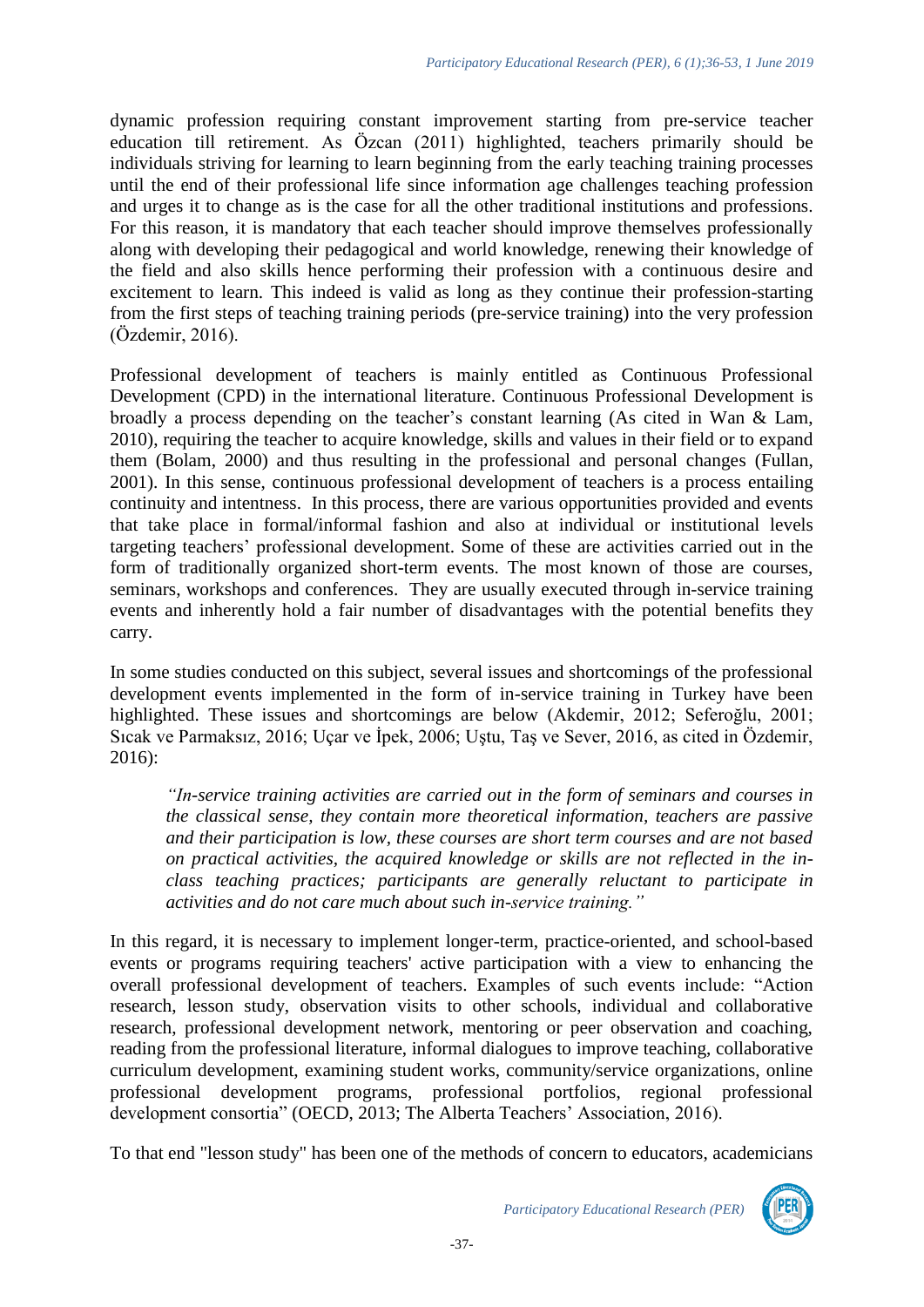and teachers who want to develop themselves professionally, to ensure better student learning and to reduce student-failure in recent years in Turkey and also in many countries around the world. When the studies about the Lesson study (LS) are examined, it would be fair to state that it is mostly performed by academicians in the form of academic studies (articles, theses, projects, etc.) yet is also applied by teachers in schools or classes where they work for educational / instructional purposes.

## *What is Lesson Study?*

LS is a popular approach to the professional development of teachers and it is widely resorted to in Japan since the 1870s. In fact LS is a special form of class action research that focuses on the development of teacher practice knowledge. It would not be wrong to say that LS is the first application of action research we know in the West for 70 years (Dudley, 2014; Murphy, Weinhardt, Wyness & Rolfe, 2017). Kenkyuu jugyou means a research course (or course research) and refers to the lessons that teachers jointly plan, observe and discuss. Jugyou kenkyuu - using the same two words in reverse order - refers to course research (or study) and refers to the instructional improvement process where the research course is the core (Lee, 2008: 1116).

When introduced for the first time in the United States in the late 1990s, the attention of US educators was quickly gathered on course research. It was considered to be an adoptable and effective innovation. Ten years later, more than 400 schools in the United States began to participate in school studies (Murata, 2011)**.** Today, lesson study is used in East Asia, Singapore, Hong Kong and China besides Japan, where it originated from. On the other hand, it is being implemented in many countries in the West such as the United States, England, Sweden and Canada (Dudley, 2014). LS started to become popular in the West at the end of the 20th century, following US researchers' references to the Japanese teachers' success in improving their both pedagogical knowledge and subject area knowledge. This approach allows Japanese students to achieve higher educational attainment compared to similar student groups in the United States (Stigler and Hiebert, 1999; TIMSS, 1999, as cited in Dudley, 2014).

LS is a teacher professional development approach which includes teacher observations and feedback giving channels (Murphy et al., 2017), typically referring to teachers' class-based collaborative learning (Arani, Fukaya & Lassegard, 2010), and means structuring their teaching process with a collective understanding by acting together (Takahashi & Yoshida, 2004). It has a long-term and continuous focus on student learning (Stigler & Hiebert, 1999). According to Hiebert, Gallimore and Stigler (2002), LS is a process of developing teaching and teacher-ship and creating knowledge. Zeichner and Noffke (2001) view LS as a form of practitioner research in which teachers study teaching and learning problems in their classrooms. In fact, the lesson is a teacher-led, broad-based system to improve study, teaching and learning (Cerbin & Kopp, 2006).

LS includes a process in which a group of teachers plan a series of lessons based on the common goal of the pupils, where a teacher leads the jointly designed lesson and invites colleagues to observe their students' learning in the course. The team then develops their applications based on the feedback given (Murphy et al., 2017). In other words, the lesson study involves a group of teachers' planning, teaching, observing and analyzing learning and teaching processes of a course called "research lesson" (Dudley, 2014). LS puts teachers at the centre of the relevant professional activity according to their interests, and presents their

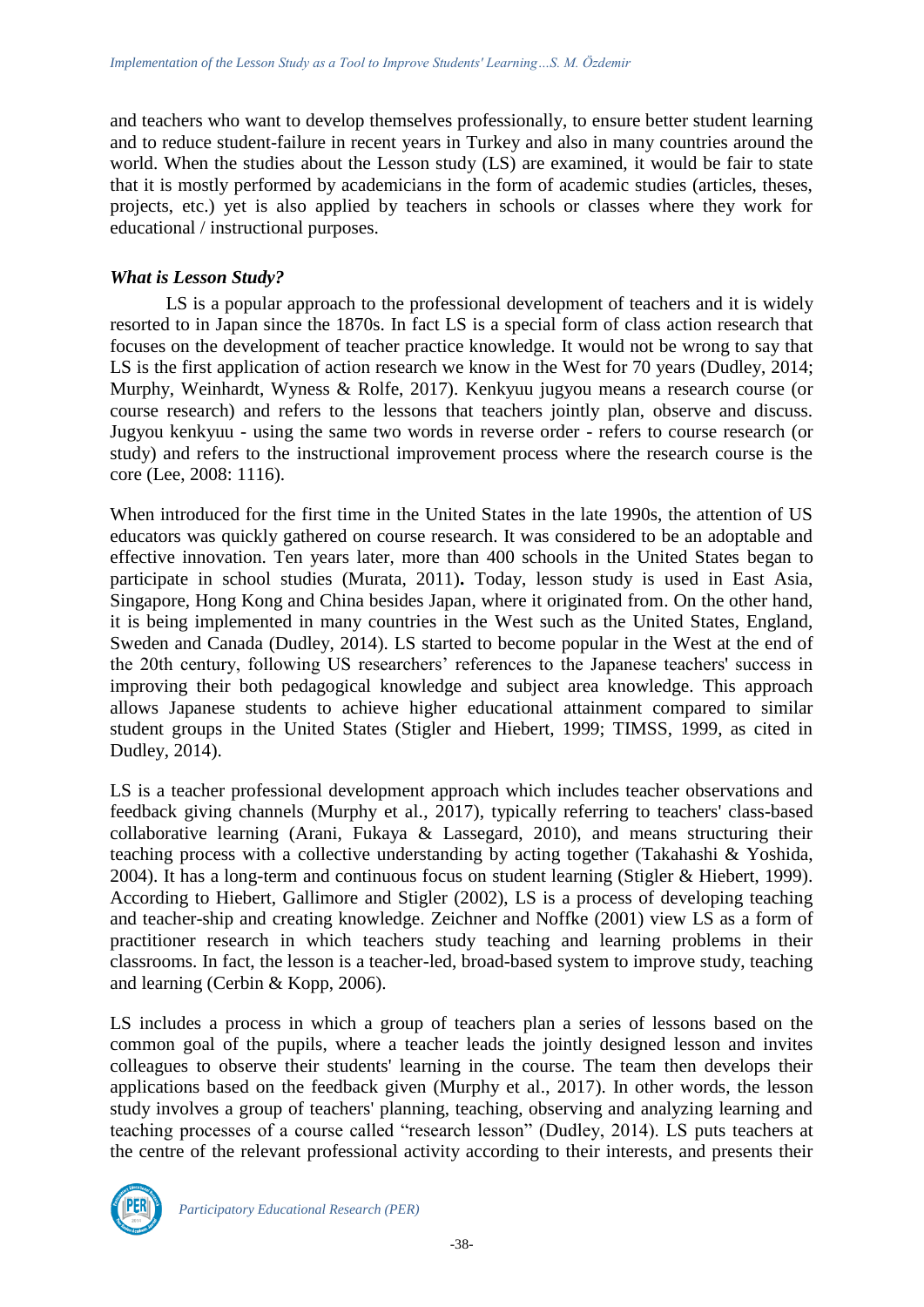wishes to better understand the learning process of the students based on their own learning experiences. The goal is simple: teachers get together around a shared question about students' learning, plan a lesson to make student learning visible and discuss what they observe (Murata, 2011).

# *The Importance of Lesson Study and Its Effect on Teachers' Professional Development*

LS has played an important role in the professional development of Japanese teachers for more than a century in Japan. Possible reasons for this success and the gained popularity are the fact that it gives Japanese teachers the opportunity to understand educational ideas in their practice; change perspectives on teaching and learning; allowing for learning to see from each other's point of view and enjoying collaborative support of colleagues (Takahashi & Yoshida, 2004).

There are other professional development programs (*viz.* action research, teacher research, peer observation) that include most of the characteristics of the lesson study. However, it is a live research course that distinguishes course research from these activities. Live research course provides a unique learning opportunity for teachers. Shared classroom experiences reveal professional knowledge of the participant teachers, if this is not the case, then teachers recognize merely certain aspects of related teaching and learning process. However, this highly implicit and holistic awareness does not occur in artificially repeated professional development environments (Murata, 2011).

LS aids several types of knowledge in becoming more tangible, such as teachers' opinions or ideas on pedagogy and mathematical thinking of students, and therefore enabling teachers to meet new or different ideas and in the end improving their knowledge (Lewis, Perry & Hurd, 2009: 286). LS has also been seen by Lewis and Tsuchida (1998) as an important way of disseminating ideas about new content and approaches - especially when there are changes in the national curriculum. It is also important for teachers as they not only have the opportunity to teach new content but also discuss the reasons behind the changes (Doig & Groves, 2011). LS provides teachers with many opportunities to reflect, analyze, form and evaluate action steps with other teachers while working throughout the course (Rock & Wilson, 2005).

Moreover, it can be mentioned that there are many effects of the lesson study implementation in the learning and teaching processes at a specific or a more general level. These are (Lewis, 2000: 13-19): 1. To provide individual professional development, 2. To learn to see and to recognize children, 3. To disseminate new content and approaches / methods, 4. To connect individual practices of teachers to school goals and larger goals, 5. To compete with teachers' teaching opinions against each other, 6. To create demand for improvement / development.

As mentioned above, it can be said that lesson study activities contribute to the professional development of teachers by stimulating collaboration, helping and sharing with each other also assisting students in learning better via planning, implementing and revising instructional activities of teachers in a collective way and help teaching environment be of more quality. While in most countries teachers are separated from each other in schools so doing their work in isolation, as Fernandez & Yoshida (2004) emphasize in primary schools in Japan though it is not compulsory and extra fees are not paid, lesson study activities are carried out by volunteer teachers. According to Lewis & Tsuchida (1997) many Japanese teachers undertake these educational activities, which require labor and time, with great devotion and voluntary commitment.

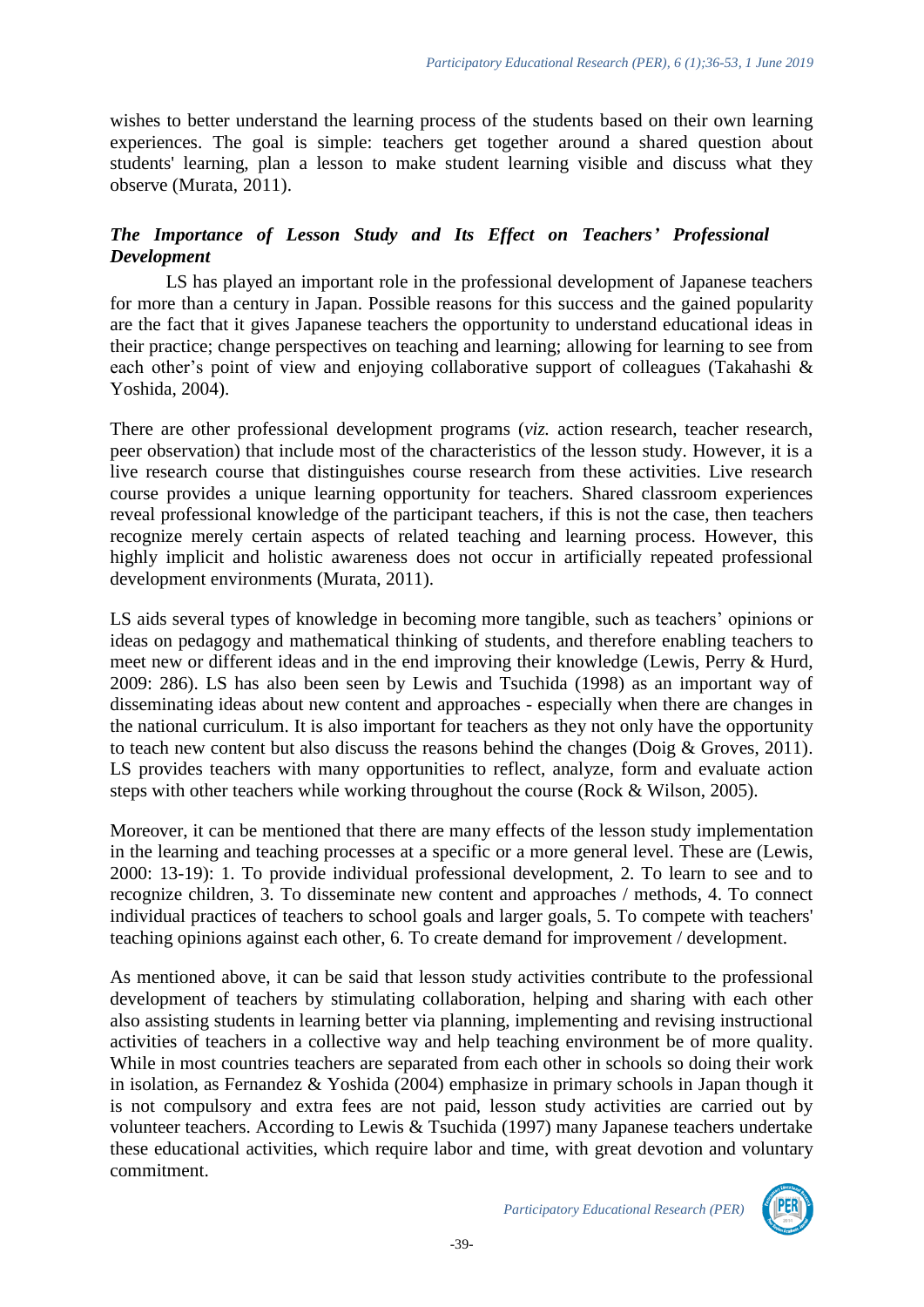#### *Stages of the Lesson Study and Its Implementation*

LS includes a series of systematic planning, implementation and evaluation processes based on the observations and reflections of a course. In the literature, the implementation stages of LS appear in differing numbers . Dudley (2014) presented these stages in four steps and three cycles. Before starting the first step of the first cycle, a meeting should be held to determine what the research group wants to develop. After the meeting, the first step is the joint planning of the first lesson study, the second is the teaching and monitoring of the first lesson study, the third step is communicating with the students to learn about their views, and the fourth and last step of the first cycle is the evaluation of the lesson study and the planning of the next course. These steps continue in the next two cycles and the process is completed by discussing the findings and agreeing on these. After this study, it is recommended that researchers report and present what they have discovered or found, and conduct a public lesson study.

According to Stigler and Hiebert (1999), an LS process consists of two cycles and eight steps. These are: 1. Defining and investigating a problem, 2. Planning the course, 3. Teaching and observing the course, 4. Reflecting on the evaluation and effect of the course, 5. Review of the course, 6. Teaching and observing the revised course, 7. The evaluation of the second lesson and reflection, and 8. Sharing the results.

The LS provides a structure where teachers can learn more from each other or gain more concurrency (Murphy et al., 2017). Teachers in Japan, the country where this model was born, contribute to their own professional development and educational planning by increasing their cooperation and sharings-based applications with the help of LS. Almost all Japanese teachers are involved in at least one lesson study team during a school year (Cerbin and Kopp, 2006). Lewis and Tsuchida (1998) emphasized how lesson study is important and how it is perceived in Japan, by quoting a Japanese teacher's words: *"We would not be teachers if we had not conducted lesson studies."* In this way, it is seen that the lesson study model provides a transformation and development within the teaching process (Gero, 2015: 10).

Even if so far no ontological saturation has been witnessed in the relevant literature in terms of academic research or applied studies based on teacher participation about lesson study, the concept has been recognized and implemented in many European countries and others, especially in the USA, towards the end of the 20th century, and such studies have first been observed in Turkey in the last decade. Yet the majority of these studies are carried out by academicians in universities and the ratio of the recognition of this method amongst teachers is very low. The studies on this subject in Turkey are seemingly concentrating on elementary level, and taking place mostly in the fields of math and science (Akbaba Dağ, 2014; Baki, 2012; Baki, Erkan & Demir, 2012; Temel Doğan & Özgeldi, 2018; Erbilgin, 2013; Gözel, 2017; Güner & Akyüz 2017; Pektaş, 2014). While most of these studies have been conducted on pre-service teachers (Akbaba Dağ, 2014; Baki, 2012; Bütün, 2015; Temel Doğan & Özgeldi, 2018; Erbilgin, 2013; Güner & Akyüz, 2017; Pektaş, 2014), the number of studies with the participation of teachers is quite low (Boran & Tarim, 2016; Gözel, 2017; Kincal & Beypınar, 2015; Özen, 2015).

Within the scope of the study, lesson study method was used as a tool to solve educational problems encountered by teachers (i.e. issues with reading comprehension skills in Turkish) and to improve their professional development. One of the important problems faced by primary school teachers is that some students have reading comprehension skills at not-yetdesirable levels. This also negatively affects their performance and levels of success in other

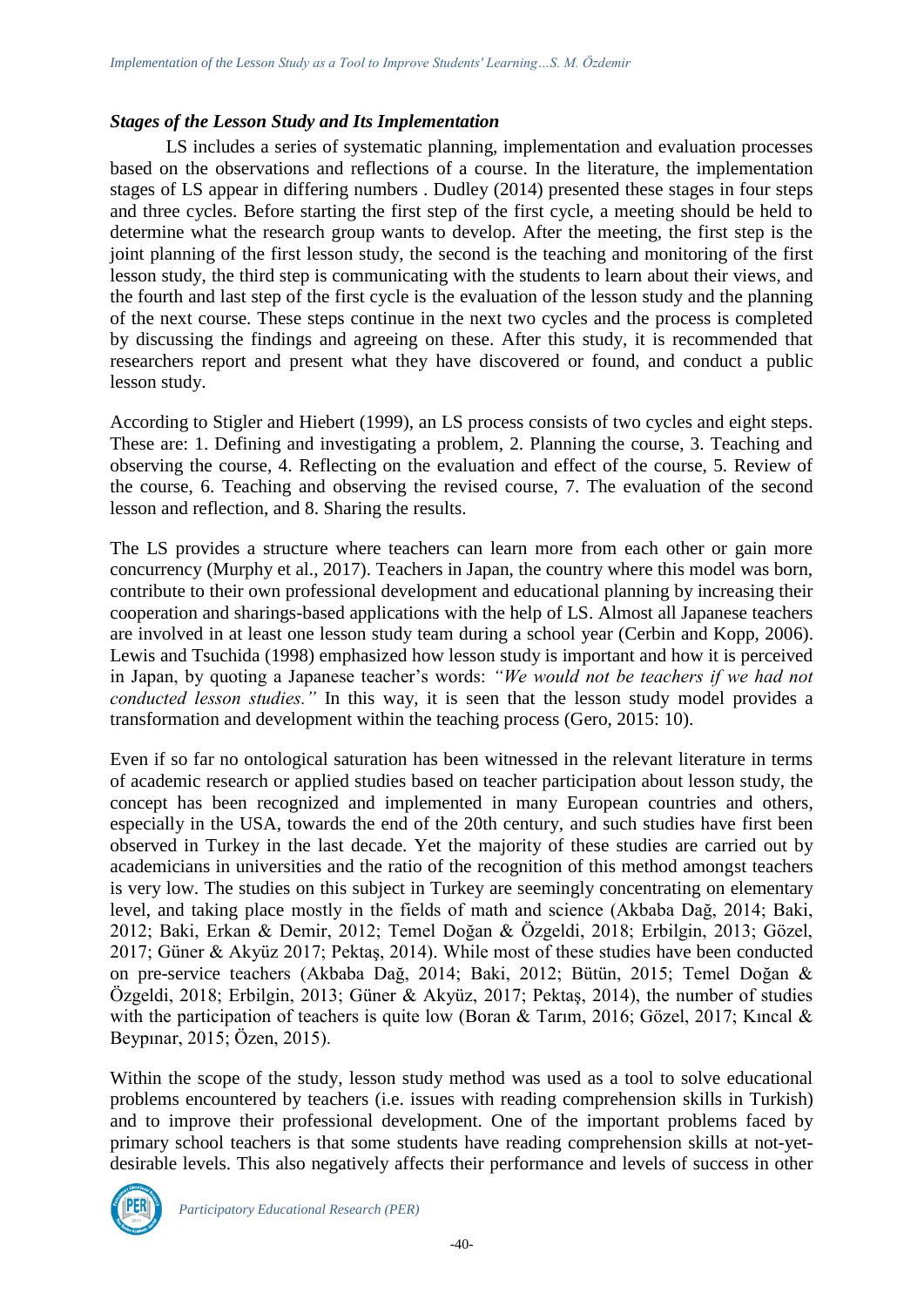courses. In this respect, the lesson study was selected for this problem to be eliminated or at least to be minimized. The rationale of the study is both to address a gap in the relevant literature apparently calling for more academic research that may demonstrate the effects of increasing the professional development of teachers also to increase the recognition of the method and consequently to help its realization by teachers in Turkey.

#### **Method**

#### *Research Model*

The study was mainly designed according to qualitative research model and it aims to shed light on the notion of professional development as well as to solve an educational problem faced by the participant teachers through the implementation of the lesson study method. Case study, one of the qualitative research methods, was used in the present study. According to Creswell (2007), case study is a qualitative research approach, in which one or more situations of the researcher is limited in time and where the case is examined in depth with multiple data collection tools such as observations, interviews, visual-work, documents, reports and so on and where situations and contextual themes are defined. In this study, the case was two-fold: some students' problems with reading comprehension and increasing the chances for professional development for the teachers.

#### *Participants*

Two teachers who were willing to participate in the study voluntarily were selected. In the beginning, four volunteer teachers who wanted to participate in the study were determined, but two of them gave up due to workload and for some other personal reasons. Therefore, both willingness and the consistency of participation in the planned study played an active role here. Two teachers performed the research lessons. While one teacher was teaching the lesson, the other one observed him and besides him the researcher played a role of the observer. Both of the participants teach the second grade of primary school and they are male. Their ages are 35 and 39, and their seniority is 13 and 17 years respectively. There are 31 and 33 students in their classrooms and the school is located in a lower socio-economic district of the city that the study takes place. Actually the school where the teachers work is a primary school with a lower socio-economic level in a city in the Mediterranean region located in the south of Turkey. Teachers had already participated in some other projects at institutional level previously, but they did not have any knowledge about lesson study.

#### *Role of the Researcher*

The researcher took an active role in the planning, implementation and evaluation of the study. During this process, the researcher held meetings with the teachers, observed the lessons taught, video-recorded these lessons, arranged the evaluation and reflection sessions with the teachers after the taught class. He also advised teachers to prepare a research lesson plan, apply it, and prepare a research report at the end of the LS process. The researcher was not involved or intervened in any way during the teaching of research courses.

#### *Data Collection*

The data of the study were collected in the spring semester of the 2017-2018 Academic Year. Prior to the practice, firstly, the teachers were asked about the lesson study through an interview form. In this way, it was aimed to determine what the participants know

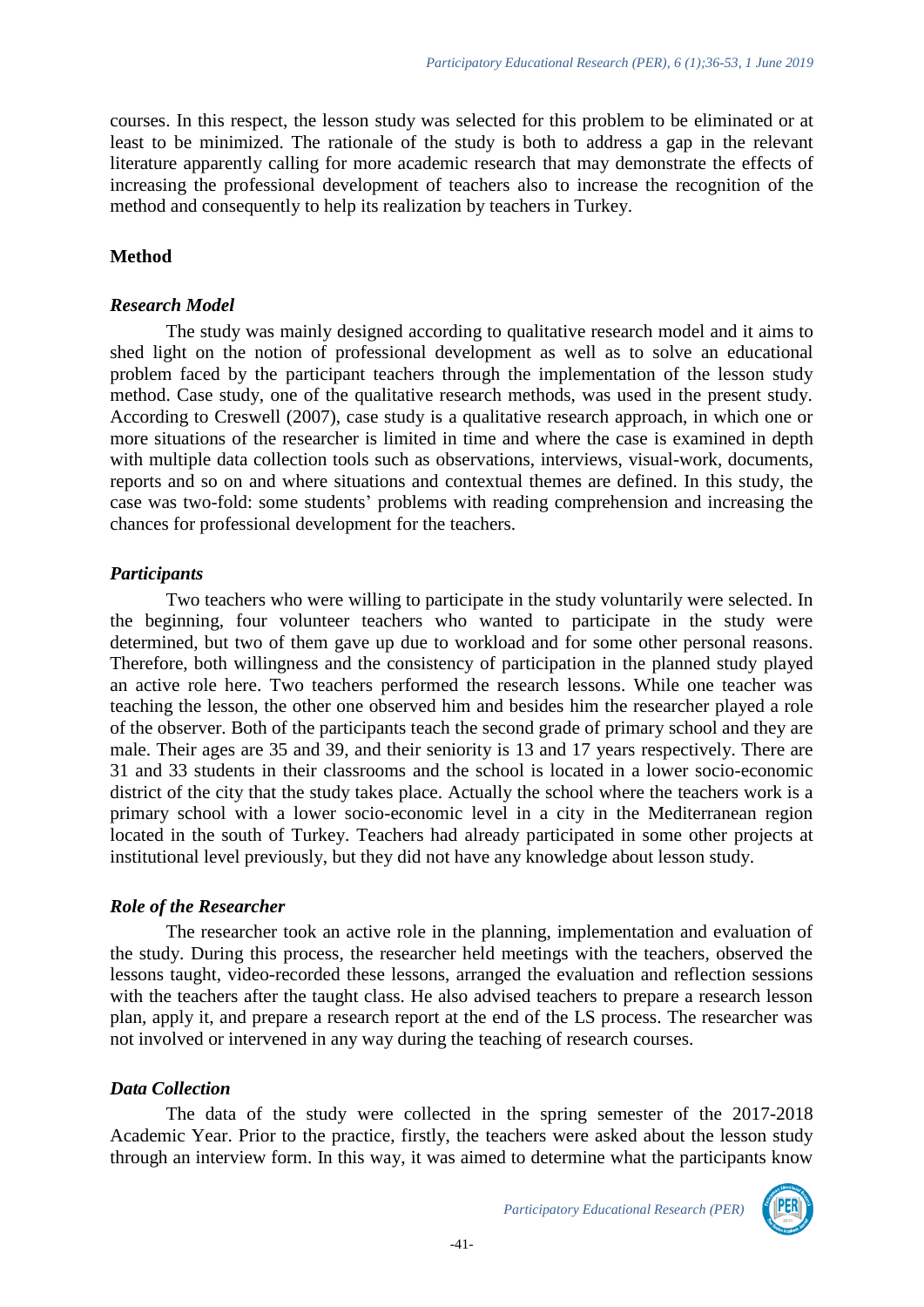about the lesson study. In addition, interviews were conducted with the aim of evaluating and reflecting the lessons taught at the end of the first and second cycles of the lesson study. These interviews were recorded with the permission of the teachers. One of the data collection tools in the study is the observation form. It was aimed to observe the teaching process: students' reactions, learning situations and participation in the course etc. and help the teachers to plan a new course according to the problems and shortcomings emerged and also to teach the new course accordingly. During the observation, the researcher also took some field notes.

At the end of the LS, teachers were asked to express their opinions about the method. Through a form consisting of closed and open-ended questions, the possible contribution of the lesson study to the professional development of the teachers, the effect of their learning in the classroom as well as the learning of their own students, and the difficulties / problems they experienced during the implementation were determined. After the end of the study, the teachers were asked to prepare a report including the purpose of the lesson study, the implementation process and the findings obtained.

### *The Implementation Process*

First, a meeting was held with the teachers who agreed to participate in the practice. In this meeting, the teachers were given some information about the following: what the lesson study is, what to do basically and how to apply the method. For the next meeting, teachers were asked to identify an educational problem they encountered in their classrooms and that they wanted to solve. The meeting, which was held a week later, focused on some problems that teachers complained about and they were discussed. Teachers emphasized that some students had problems in reading comprehension and that this had a negative effect on students' overall performance and achievement in the course. It was decided to investigate this problem and to plan the lesson study course for that.

Teachers then were asked to gather data from the literature and their colleagues in the school about the problem identified, one week after the meeting. At the meeting, the teachers presented the data (articles, theses, internet documents, etc.) they obtained and the applications and findings of the studies related to the subject were taken into consideration so as to be able to prepare the lesson study plan and the teaching of the lesson.

The relevant lesson study consists of two cycles and three steps. These are: 1. Planning the research lesson, 2. Application and observation, and 3. Evaluation and reflection. First, teachers were asked to plan a lesson study. Teachers prepared a lesson study plan together for the course to be taught and the plan prepared was discussed with the participation of the researcher and it was finalized. In the second step, the teachers applied the prepared plan. During the teaching of the course, other teachers and researchers made observations and the lesson was video-recorded. In the third step, the research course was evaluated at a meeting with teachers and academicians. In the evaluation, the students' interest in the course and their participation, especially the responses of the students who had problems in reading comprehension were emphasized. In the evaluation, which students had difficulty in learning during the course activities were touched upon, what prevented the achievement of determined learning outcomes and the emerging problems in the course were analyzed, what to change in the second lesson plan, what the teachers should pay attention to and what issues they should develop were also underlined. According to the findings obtained from the evaluation and reflection, the planning, implementation and observation, evaluation and

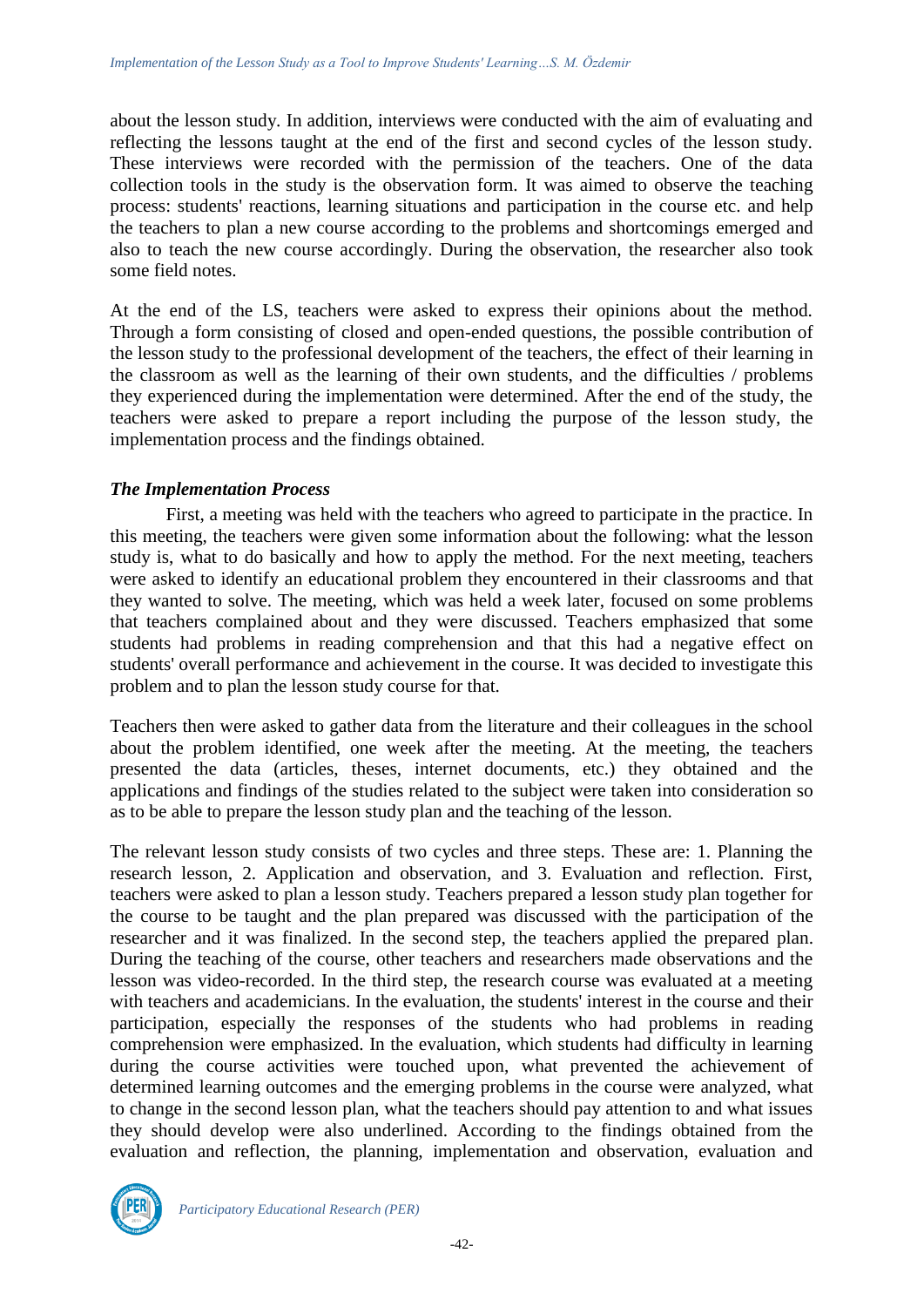reflection of the second research lesson were repeated. The teacher who was the teacher in the first lesson became the observer while the other teacher, the observer in the first lesson study, took the role of the teacher in the second lesson study. The researcher followed the second lesson study as an observer and video recorded it.

In the first lesson, "narration" method was used in order to improve students' reading comprehension skills in Turkish and painting and drama activities were also referred to in the second lesson. These methods and activities were prepared and implemented by the teachers under the supervision of the researcher. The activities conducted during the research lessons were supported by the textbook as well as various materials, worksheets and reading texts provided by teachers. Lesson study was carried out for a total of 4 weeks, including 1 week of preparation, 2 weeks of application and 1 week of evaluation. The research lessons continued for 1 week and the lessons were taught in 2 sessions lasting 40 minutes.

## *Data Analysis*

One piece of data obtained from the participant teachers in the study is the opinions of the teachers about the lesson study. These data were obtained from the teachers at the first meeting before the practicum. Another piece of collected data was obtained at the end of the lessons taught and at the end of the evaluation and reflection meetings. In addition, teachers were asked to prepare a research report at the end of the lesson study. Finally, the opinions of the teachers on their professional development and the impact of this on their teaching in the classroom were taken. For this, a semi-structured interview form which included 3 questions about the LS study implementation was used to collect data and descriptive analysis technique was used in the analysis of the answers and opinions of the teachers. The data obtained in the descriptive analysis are summarized and interpreted according to the previously determined themes as has been suggested by Yıldırım and Şimşek (2018: 239).

In addition to these, the research lessons taught were recorded for evaluation purposes. The data obtained were analyzed through content analysis technique. Content analysis is one of the data analysis techniques frequently used in social sciences. Content analysis is used not only on texts, but also on images such as student images and television programs and video shootings (Büyüköztürk et al., 2017). As a result of the analysis of the data obtained, the findings of the study were formed and interpreted.

The descriptive analysis process was carried out with 2 main codes according to the data obtained from the answers to the questions of the semi-structured interview form prepared in advance. One of the codes is "the contribution of LS implementation to teachers 'professional development" and the other is "its effect on students' learning". Themes were derived from the answers given to the questions in the interview form. According to the teachers' answers, the themes that emerged in the context of the contribution of this method to the professional development of teachers were: "to help teachers solve the problem they face by applying lesson study, to cooperate with each other, to exchange opinions about the problem and to be aware of different methods, techniques and practices". Observations and field notes as well as teachers' answers were used for the code "the effect of LS on students' learning". As a result of the analysis, the themes emerged as "to help the students to solve the problem of reading comprehension problem, to increase their interest and participation in the lesson and to help them express themselves better".

For the validity of the data collection tools used in the study, content validity and triangulation were used. Expert opinion received from two faculty members for content

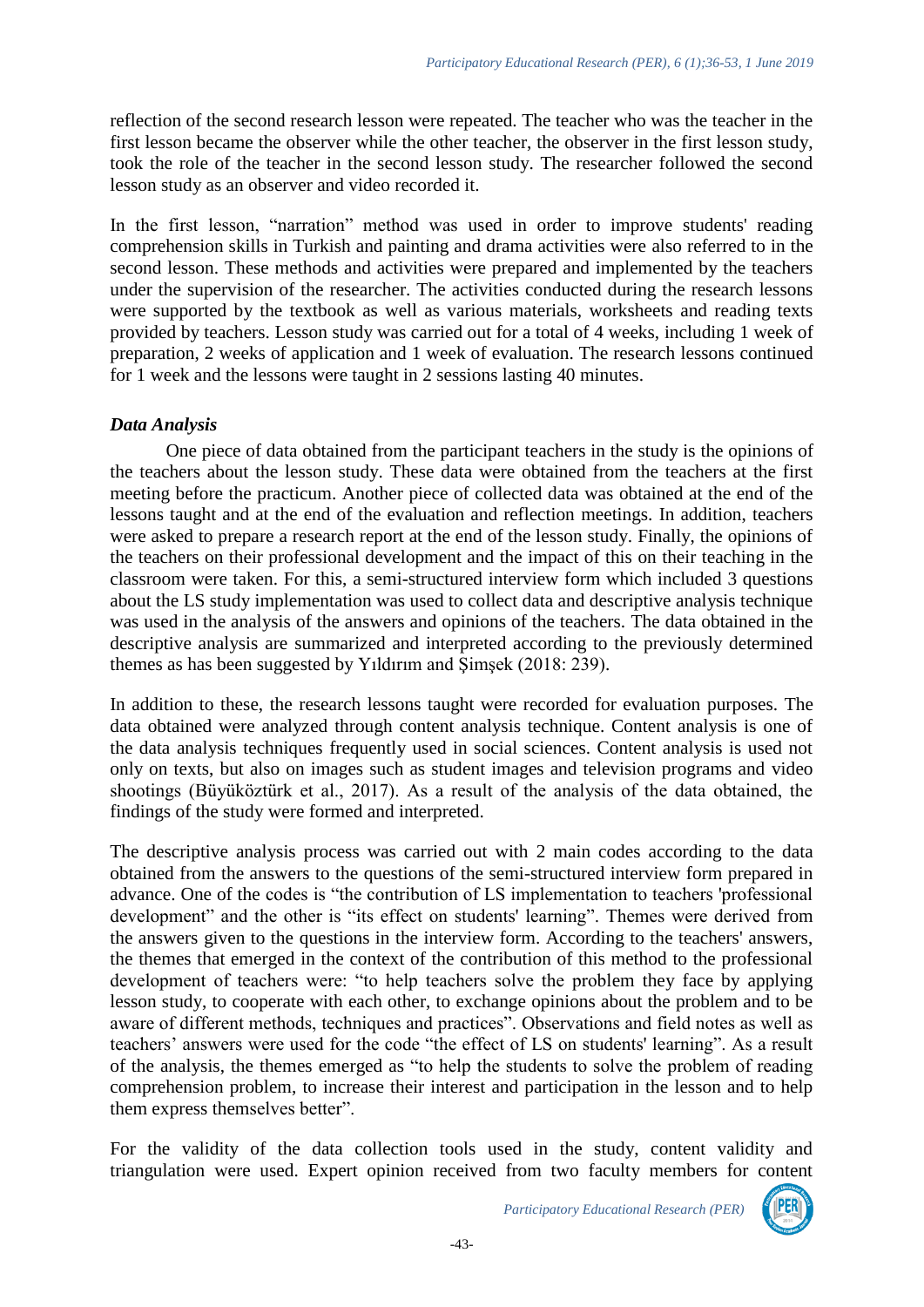validity. The experts considered that the questions in the interview form were generally appropriate, however, some changes were made to the interview questions and the interview form took its final shape for the implementation and this version was used in the interviews. In addition to the responses of the teachers to the interview forms, data were collected through observations of the research course and the teacher's reflections. In this way, it was intended to increase the persuasiveness and validity of the data through triangulation. As Yıldırım and Şimşek (2018: 279) stated using the data obtained with different methods (such as interviews, observations and document analysis) to confirm each other, increases the validity and reliability of the findings. Furthermore to ensure the validity of the data obtained, the researcher tried to act objectively during the observation of the research lesson and data analysis process.

For the reliability of the questions included in the interview form, two teachers who were nonparticipants were asked the questions in the form and these teachers declared the questions were clear and understandable. Moreover one of the important issues for reliability is the clear and detailed reporting of the stages followed by the researcher during the data collection and analysis processes. The lesson study conducted in the present study was explained in detail with the preparation, planning, implementation, evaluation, and reflection stages.

## **Findings and Interpretation**

### *1. The Effect of Lesson Study on Students' Learning*

In the sessions held before the lesson study with teachers who participated in the study, the subjects in which some of the primary school second grade students had difficulty in learning were discussed and one of the most challenging ones was determined as reading comprehension. In order to solve this problem, the teachers planned a research lesson under the supervision of the researcher and one of the teachers (T1) taught this lesson during a 40) + 40 minute-class. During the course, both the video recordings and the field notes were collected by the researcher. In the lesson taught, the teacher used the "narration" method.

When the observation and field notes taken in the first research course were examined, it was observed that more than half of the students participated actively in the activities in the lesson and their reading speed and fluency were close to the desired level; however, it was seen that some students did not participate in the activity as much as the other students and their reading speed and fluency levels were lower than the rest of the class. During the activities, T1 concentrated on the students especially the ones who were experiencing problems-without being noticed by the other students-and read the reading text to them more than he did for the others. In the reading text, the topic was simply that a boy had weak bones due to not consuming dairy products and, as a result he had a broken leg. After the reading text was read, the students were asked questions about it. Particularly students who had difficulty understanding and expressing what they read were focused upon. Through different questions and clues, these students were asked to express what they understood from the reading text in their own words. Some students, who had lower self-confidence, were timid and did not want to talk, yet started to answer the questions with the encouragement of T1. In this way, they became more interested in the lesson and participated more.

Immediately after the first research lesson, the researcher, the teacher teaching the lesson and the teacher who was the observer met and evaluated the lesson. In the evaluation, it was focused on how the lesson was in general, how the students, in particular the ones who had

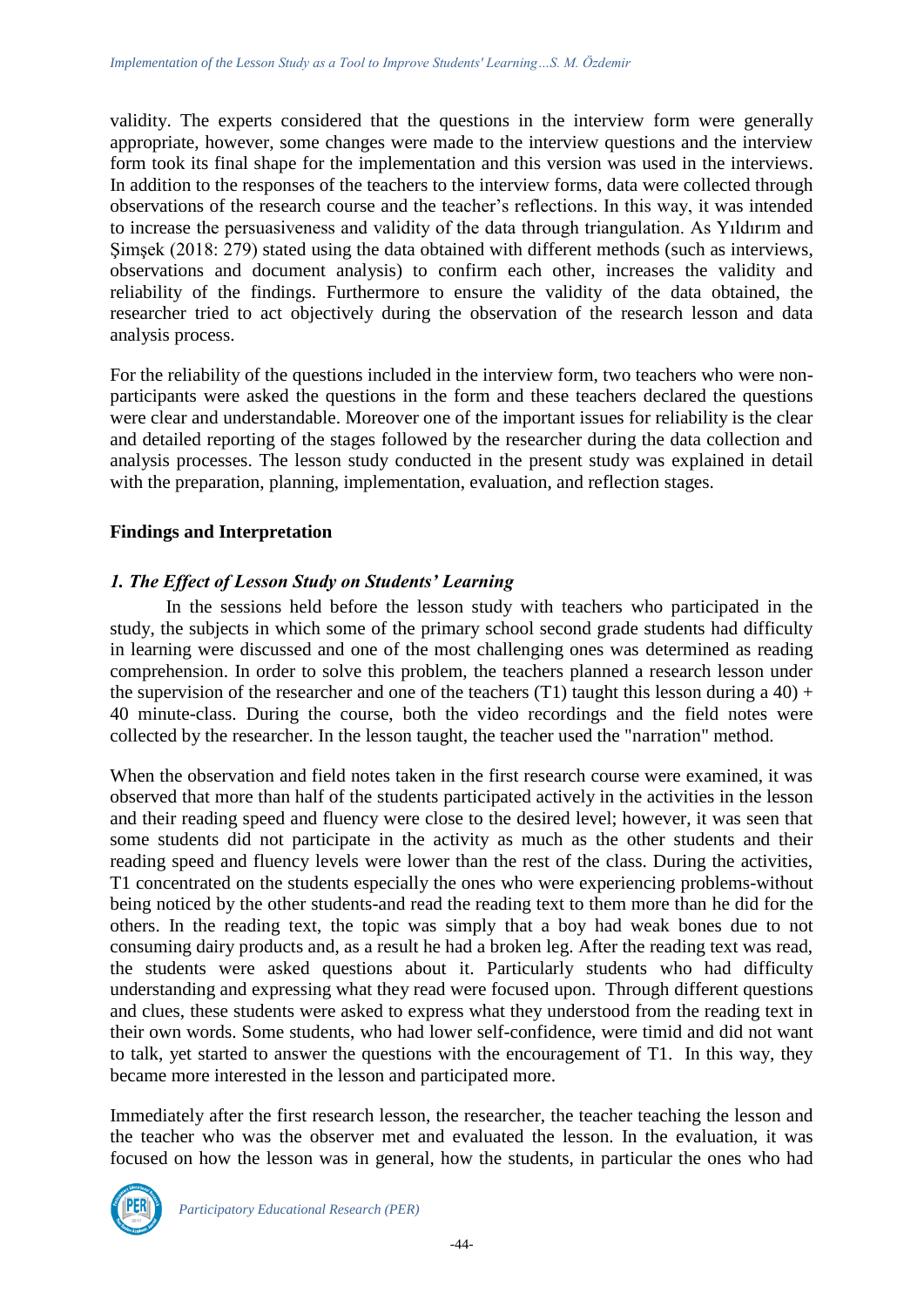problems in reading comprehension were, how they responded to the questions, which of the students were performing better and which were not, and which issues need to be developed in order for the second research lesson to be more effective. The second research lesson was planned in line with this evaluation and reflection process.

A week later, the second research lesson which was planned by T1 and T2 were taught. This lesson was taught in the class of T2 and delineation / narrating with pictures and animation methods were used. The attention of the students was drawn into the lesson by showing them visuals about the subject of the lesson on the interactive board. Students were asked questions about the visuals. Then the reading text was given to the students. The students were asked to read the text silently first, and then each student was asked to read a sentence from the given reading text. The students were then given a blank paper and asked to draw a picture describing / expressing the text they just read. All the students in the class participated actively in this event. Among the students wanting to talk about their pictures, those who were randomly selected described their pictures respectively. Later, the teacher asked 6 students who were lower achievers in reading comprehension skills to describe their paintings. Students who did not want to describe their paintings from this group attended the class with the encouragement and support of the teacher. All 6 students showed what they understood from the reading text by drawing pictures. It was observed that these students actively participated in the lesson and gave satisfactory answers to the questions asked about the reading text. Moreover, it was seen that a student with low interest and showing lower levels of participation in the lesson compared to the previous lessons (according to the teacher's own statements after this lesson) was better at grasping the text by painting the subject and participated more actively in the lesson. However, 4 students were somewhat timid during the picture-description. Later, the teacher asked comprehension questions about the reading text. While 4 of the 6 students aforementioned answered the question without difficulty, the other 2 gave the correct answer with the teacher's tips. What is striking here is that two students seemed to have improved their reading comprehension skills when compared to the previous lessons. After this activity, in the last part of the lesson, the teacher had a mini drama activity on the subject. All 6 students participated in the event and were asked to animate an entity (e.g. cloud, land, ant etc.) in the reading text. With these activities, it was observed that the lesson was full of fun and excitement.

Evaluation and reflection meeting was held immediately after the second research lesson. In the evaluation, issues such as how the students in the class participated in the activities, especially the reactions and interest levels of the students who had problems in reading comprehension and the development of reading comprehension skills were discussed. In general, it was determined that most of the students were actively involved in the activities done in the lesson and that there was a significant improvement in taking part in the activities specifically bearing in mind the students who had lower reading comprehension skills. In addition, teachers discussed what they had to do in order to improve the reading comprehension skills of the student who still had problems in reading comprehension. In this respect, the teachers suggested some alternative approaches like enforcing some individualized programs with these students, prioritizing their involvement of in-class activities, implementing different student-centered methods and activities and collaborating with their parents.

The teachers were asked to prepare a report on the lesson study, which they conducted for 3 weeks. Teachers were provided with a report draft as a model and they prepared their reports according to this draft. The report included the problem statement, the content and causes of

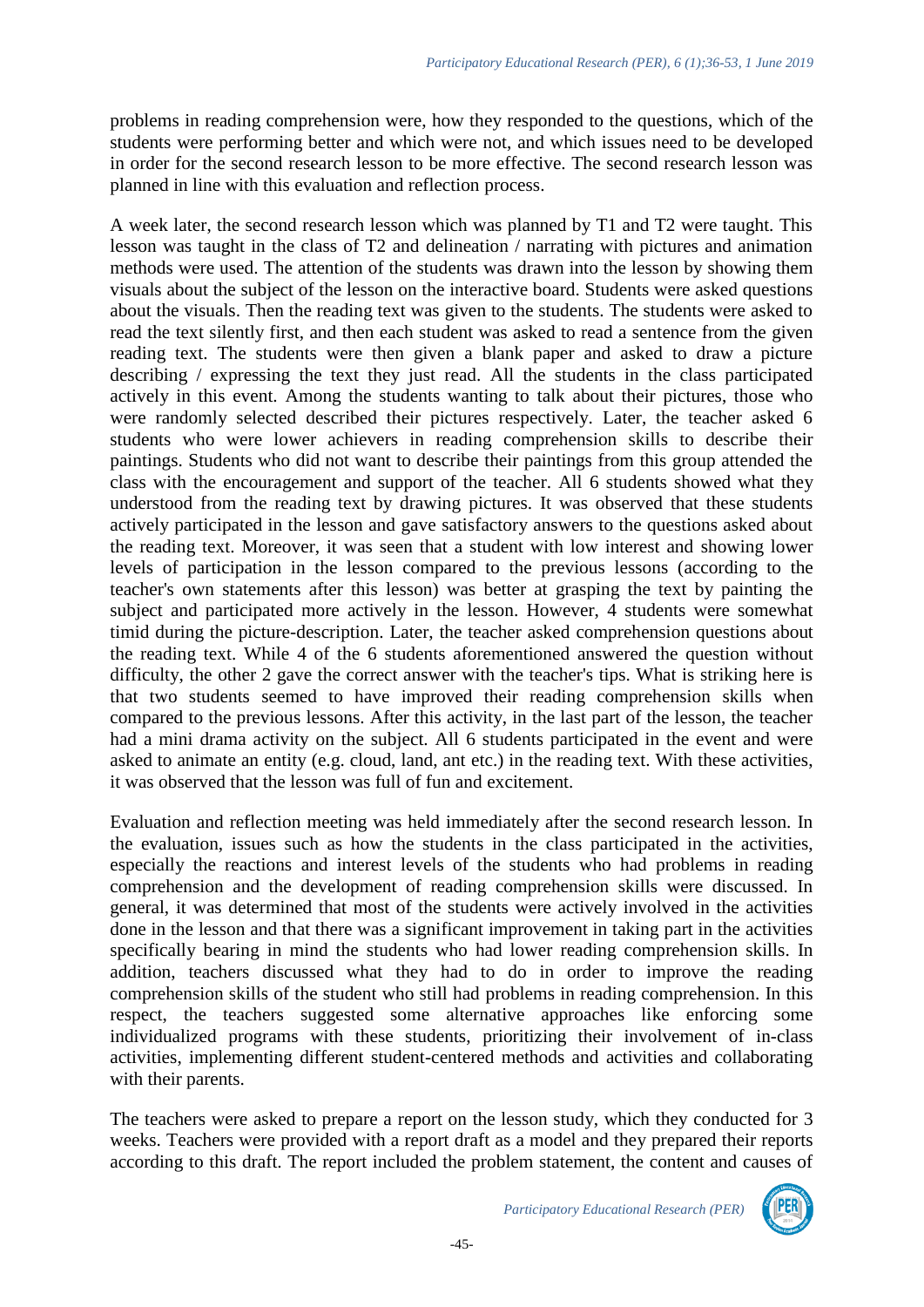the problem, the hypotheses, the purpose and importance of the study, the planning and implementation of the research lesson, the findings obtained, the more effective teaching of the course and the necessary issues to be developed to better / further support student learning.

The answer of T1 regarding the application of the LS in the classroom and its impact on student learning is as follows:

*"In the first research lesson, nearly 60-70% of the class was addressed considering learning and active participation. Nearly all of the class participated in the class thanks to the methods (visualization and drama activities) that we used in the second one. Also, working with sample sentences on unknown words was effective in terms of having the students understand the text."*

The answer of T2 is as follows:

*"We carried out the second lesson method in our class. Compared to the first one, we observed the improvements-as expected-in students. With the new methods and techniques that we used in the second research lesson, we were able to get clearer feedback from the students. We observed that the student reactions and comprehension problems that we had had in the first lesson decreased to a lesser level in the second one. During this study, I experienced difficulties with regard to heterogeneous student levels and the application of the method to foreign students. In order to overcome this difficulty, I applied activities that would involve all students and hence enable them to participate in the class. This study helped me to use different methods and techniques in the lesson."*

When the answers given by T1 and T2 were examined in general, the teachers reported that the level of participation of students in the course of the lesson study increased, the students developed their reading comprehension skills compared to the previous lessons and they started to express themselves better through the student-centered activities.

## *2. The Effect of Lesson Study on Teachers' Professional Development*

The findings of this study were obtained from the interviews with the teachers at the end of the first and second research lessons and the responses of the teachers in the reflection forms. According to the answers given, it was understood that the lesson study had contributed to the professional development of the participant teachers in different ways. Teachers noted that the lesson study they were doing is particularly useful in meeting with the group teacher in the process of solving the problems of their students, in collaborating and cooperating with each other, in exchanging views about the problem and in finding out different new methods, techniques and practices.

For example, the opinion of T1 is as follows:

*"We had a lack of consultation between us, so we noticed it more in this project. We noticed that we should together discuss more on what we can do in the lesson and how we can improve it in the group meetings as we, the teachers, lack communication between us. Lesson study enlightened us, for example, in Life Science lesson, I explained the topic in one way, and asked the other teacher how he explained it or how I could teach it effectively. In addition, we have recalled that different methods* 

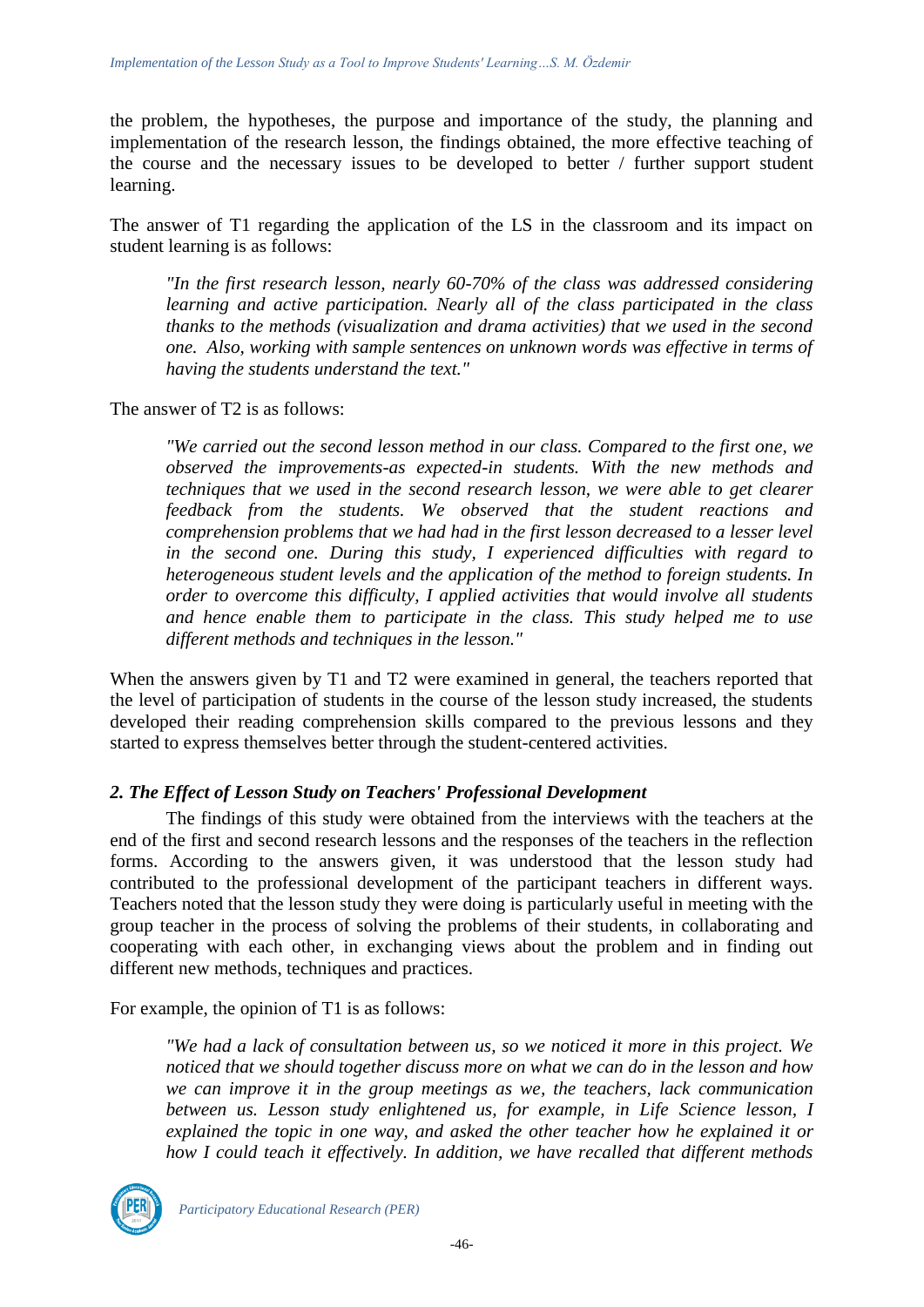*and techniques should be used in this method. There's such a thing as an out of*  routine. We have become accustomed to doing the same things all the time, different *methods and different techniques are over there, we just need to notice them, this project has enabled us to notice that." (T1)*

Here, the expression of T1, "*With this method, we remembered again that different methods and techniques should be used in the lesson process*" is of crucial importance. Considering that this teacher's professional seniority is 17 years, it is quite low for such teachers to participate in any professional development program or activity, apart from compulsory inservice training, in order to improve themselves. In this respect, it is seen how the methods or approaches that contribute to the professional development of teachers like lesson study are important for such teachers.

According to the findings, teachers also stated lesson study had positive effects on their professional development as it enabled them to see the educational problems they face, to collect data from the literature on these, to try to solve the problems in different ways, to apply novel / different teaching methods and techniques and to evaluate themselves about the teaching practices.

T2's response is exactly as follows:

*"I believe that I have developed the methods we use in this study using my daily lesson work. We discussed the educational problem we encountered and the ways to solve it. For this, we prepared a course plan and applied it after conducting a literature review. Succeeding the application, we evaluated whether the plan worked. After our evaluation, we designed a new plan and taught the second lesson. In this process, we applied methods and activities that would enable students to participate more in the*  lesson. Of course, Syrian (refugee) children in the classroom had difficulty in *comprehending and describing the text since their knowledge of Turkish language and therefore skills (reading, listening and speaking) are not at desired level. However, during the implementation of the narrative and drama activities, these students expressed their feelings and thoughts about the subject better and showed more participation. Besides, for an effective use of this method, teachers must establish a strong co-operation and then share the problems encountered in schools and spare time for such studies. This method can be applied to many lessons and problems. It can be applied by teacher groups addressing issues that are valid for other classes or issues pertinent to learning difficulties." (T2)*

T2 emphasized that the problem experienced in reading comprehension was minimized with the lesson study and the expected progress was observed in the students. In addition, T2 highlighted, just like T1, that lesson study was useful in the implementation of different methods and techniques and provided him with the opportunity to develop professionally using the methods and techniques in the lessons of all subjects. Furthermore, T2 stated that some of the students who had problems in reading comprehension were Syrian refugees and that these students had various problems with reading, listening, reading comprehension and with expressing themselves in Turkish. T2 also stated that this situation prevented the lesson study application to be fully successful but T2 somewhat overcame this problem by having these students participate in the narration and drama activities. T2 also suggested that the lesson study could be applied as a set or group study on the problems encountered in all subjects and especially on the subjects that are relatively more difficult to learn. For this, T2

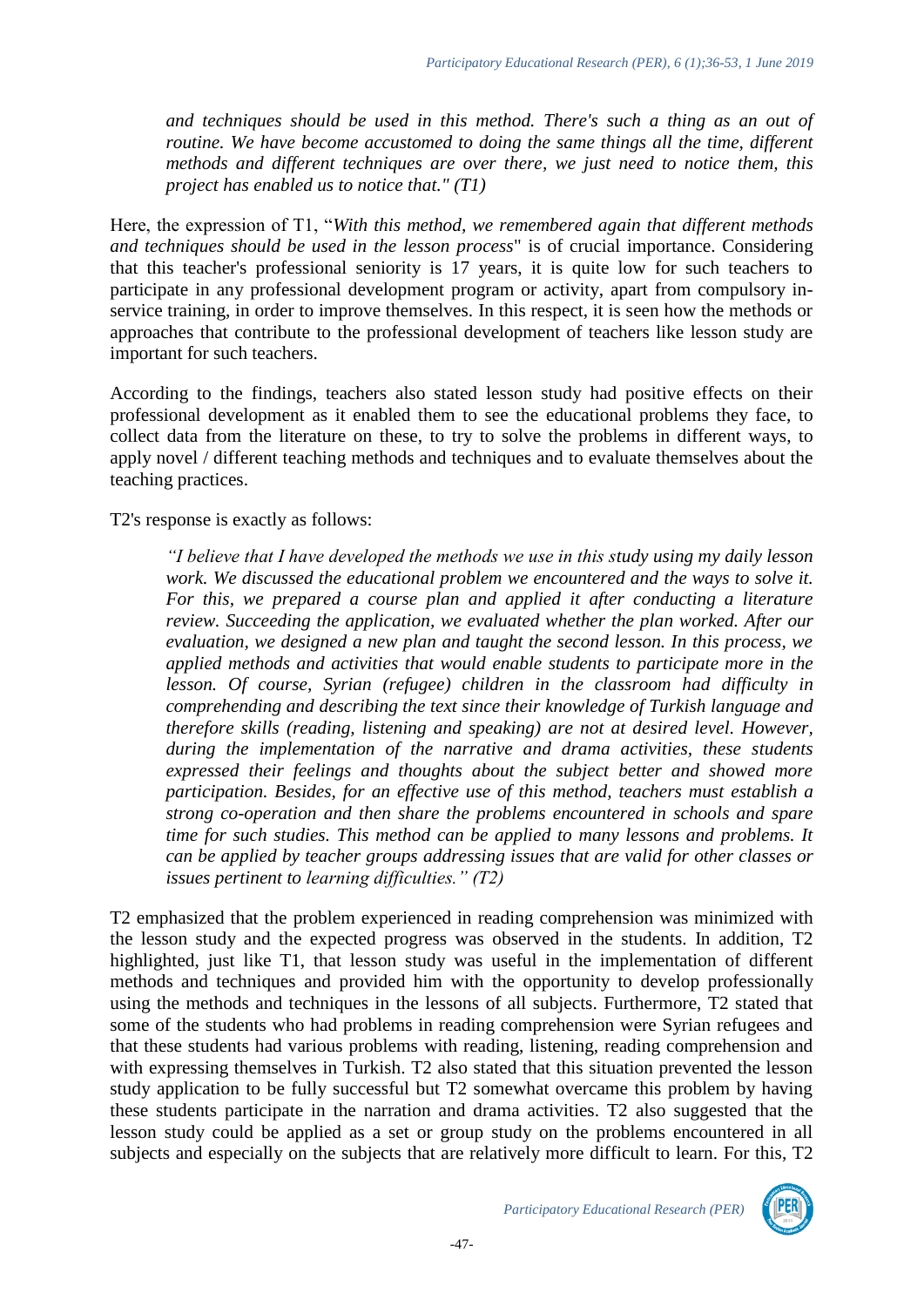pointed out the importance of sharing teachers' problems with learning-teaching processes and also the role and place of cooperating with colleagues.

To sum up, the lesson study, which was applied in this study, has clearly contributed significantly to the better learning of the students and to the professional development of teachers. As Dudley (2014) puts lesson study can be a very useful and effective approach to see student learning in detail as it happens, to observe the gaps between what teachers have assumed to occur when students learn and what really occurs in the classroom, to create a supportive teaching and learning community that is committed to helping students learn and to improve the professional development and learning of group members and lastly to change the teaching approaches of the teachers to better support learning.

### *Discussion and Conclusion*

Continuous professional development (CPD) is a process which requires constant and active learning of a teacher throughout their professional life. CPD includes studies or activities aiming to increase the knowledge and skills of teachers, attempting to give them new insights at the same time helping their students learn more qualitatively and thus keeping their professional development dynamic (Özdemir, 2016). However traditional professional development activities are widely used and these activities are often criticized because they are ineffective in supplying necessary activities and content needed to foster classroom practices and inefficient in improving teachers' knowledge significantly (Loucks-Horsley, Hewson, Love & Stiles, 1998, as cited in Garet, Porter, Desimone, Birman, & Yoon, 2001). Henceforth to increase the professional development levels of teachers, instead of traditional in-service training which are short-term, of out of class context nature, making teachers passive for the aim is to give theoretical information, more practical and hands on activities requiring teachers' active participation should be provided for all. One of the latter is surely the lesson study approach or method.

In many countries of the world, especially in Japan, lesson study is used to target the major problems encountered at all levels and in each class-from primary school to tertiary level-to improve the learning of students and to increase the professional development of teachers. In this regard, this method which has been used in Turkey for the last decade in higher education institutions and for academic purposes, was considered as a tool to improve the professional development of the teachers and to contribute to the development of reading comprehension and expression skills of the students at the 2nd grade, some of whom had problems with developing both.

The findings of this study showed that the practice of the lesson study had contributed to the professional development of teachers in various ways. Participant teachers stated that they were able to meet their colleagues to cooperate with them, especially with the help of this method; they collaborated, exchanged ideas and had the opportunity to observe different practices and activities other than their own. There are many studies supporting these findings in the related literature (Bayram & Bıkmaz, 2018; Boran & Tarım, 2016; Coenders & Verhoef, 2018; Coşkun, 2017; DeLucia, 2006; Pang, 2016; Songül, Delialioğlu & Özköse Bıyık, 2018; Özdemir-Baki & Işık, 2018; Suhaili, Shahrill & Khalid, 2014). For example, Bayram and Bıkmaz (2018) found in their study that the lesson study contributed to the professional development of lecturers in terms of planning a lesson with others, adopting student-centered teaching, focusing on students, and developing time management skills. Pand (2016) found that the teachers became aware of the necessity of the detailed lesson

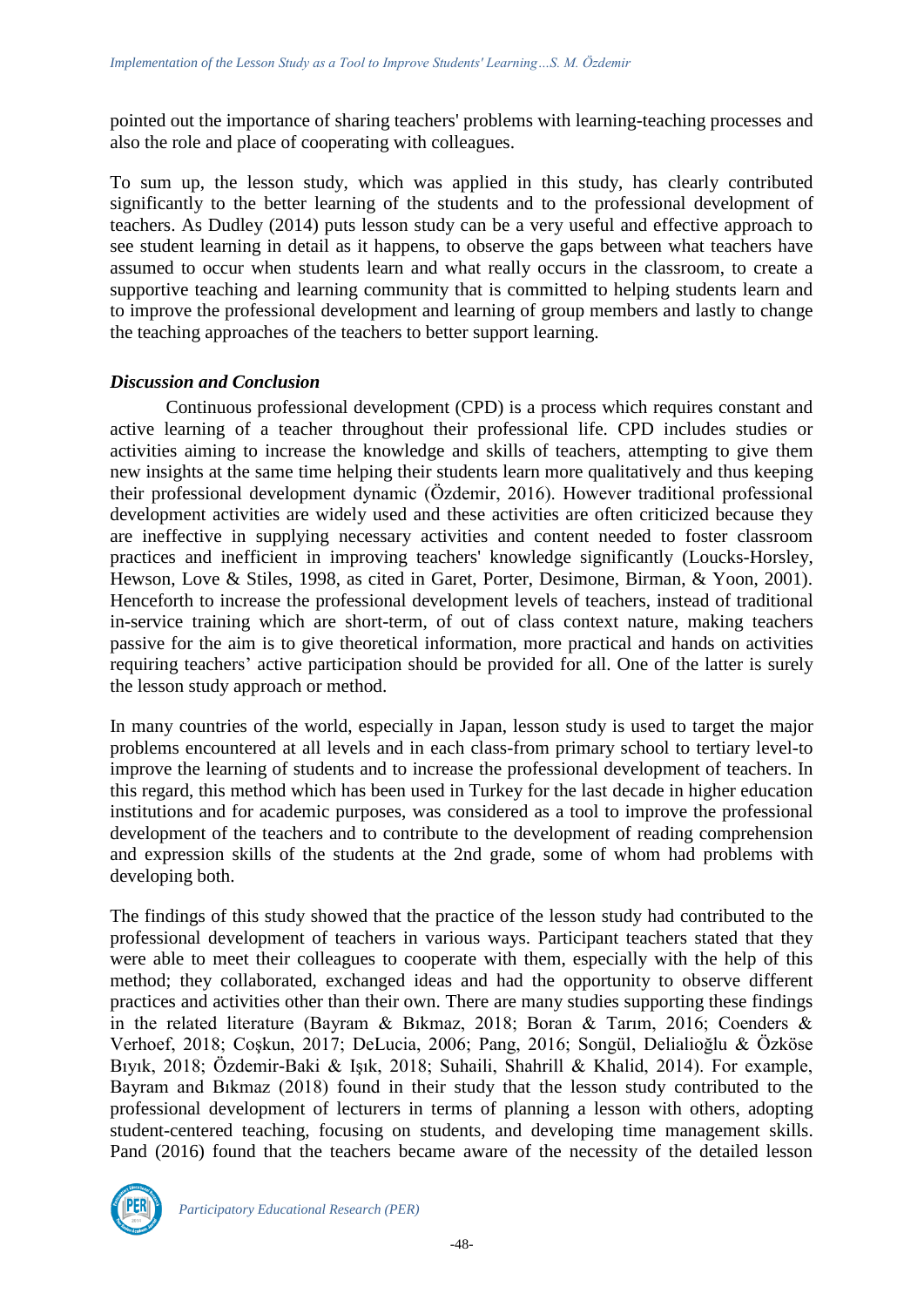planning and the complexity of teaching practices and understood how to use the ideas of the students with the help of the lesson study. According to the findings of Kıncal and Beypınar (2015), the lesson study contributed to the professional development of mathematics teachers pedagogically. Particularly, positive results were obtained in the development of pedagogical infrastructure of the participants: mastering the instructional strategies, goal setting, planning, content creation, material selection and development. Somma (2016) highlighted the fact that lesson study is an integral way to develop professionally for teachers. Additionally, she also pinpoints that the achievement of the students increases after the teachers take part in the Lesson Study process.

In addition to these, the participating teachers of this study stated that they realized the professional disunity and isolation among the teachers thanks to this method. Eraslan (2008) underlined that teachers in Turkey have the tendency of working alone and thus they miss the opportunity to observe each other. Among teachers there is a common belief that one's classroom is their personal space and nobody can interrupt it. In fact, one of the most important contributions of professional development activities and specifically of the lesson study approach is that teachers come together and work together on educational problems, support each other professionally and increase their professional development process. The findings of the studies on Lesson Study support this. For example, according to the findings of a study by Cajkler, Wood, Norton, Pedder & Xu (2015), it was found that collaborating with colleagues on the scope of the lesson study reduces professional isolation. Also, DeLucia (2006) found that collaboration via the Lesson Study created a forum where the teachers share ideas, be exposed to various perspectives and develop activities related to the content.

In this study, it was found that teaching and the activities done in class within the scope of the lesson study had positive effects on students' learning and teaching in the classroom. Thanks to the Lesson Study, it was observed that students developed their reading comprehension and expression skills and that they were more interested in the course than ever before, and that they articulated more accurate answers to the questions asked about the reading text and they started to express themselves better. For example, the 2 students, who were reluctant to participate in the lesson activities, answered the questions asked, explained the drawing about the topic in detail and gave more accurate answers to the questions asked in the second research lesson. When the related literature is examined (Baki et al., 2012; Bayram & Bıkmaz, 2018; Boran & Tarım, 2016; Cajkler, Wood, Norton, Pedder & Xu 2015; Coşkun, 2017; Erbilgin, 2013; Gözel, 2017; Somma, 2016; Yüzbaşıoğlu , 2016), lesson study method has been found to be a main contributor of the teaching practices in the classroom.

As a result, as supported by the findings of the present study, lesson study can be used both as an effective tool to improve classroom practice and therefore student learning as well as supporting teachers' professional development, which is also confirmed by the results of national or international studies on this topic (Bayram & Bıkmaz, 2018; Boran & Tarım, 2016; Coenders & Verhoef, 2018; Coşkun, 2017; DeLucia, 2006; Kıncal & Beypınar, 2015; Pang, 2016; Songül, Delialioğlu & Özköse Bıyık, 2018; Suhaili, Shahrill & Khalid, 2014; Yüzbaşıoğlu, 2016). However, teachers who apply this approach should be supported by school administrators and they should be motivated to use this professional development approach frequently and continuously. Otherwise, this approach, which requires a lot of time and effort, is unlikely to be successful covering a full cycle. In order to do this, first of all, it is necessary to introduce the lesson study to the teachers and also to present the relevant work of others, to have the teachers conduct mini-lesson study activities and to encourage teachers to apply this method in their lessons confidently.

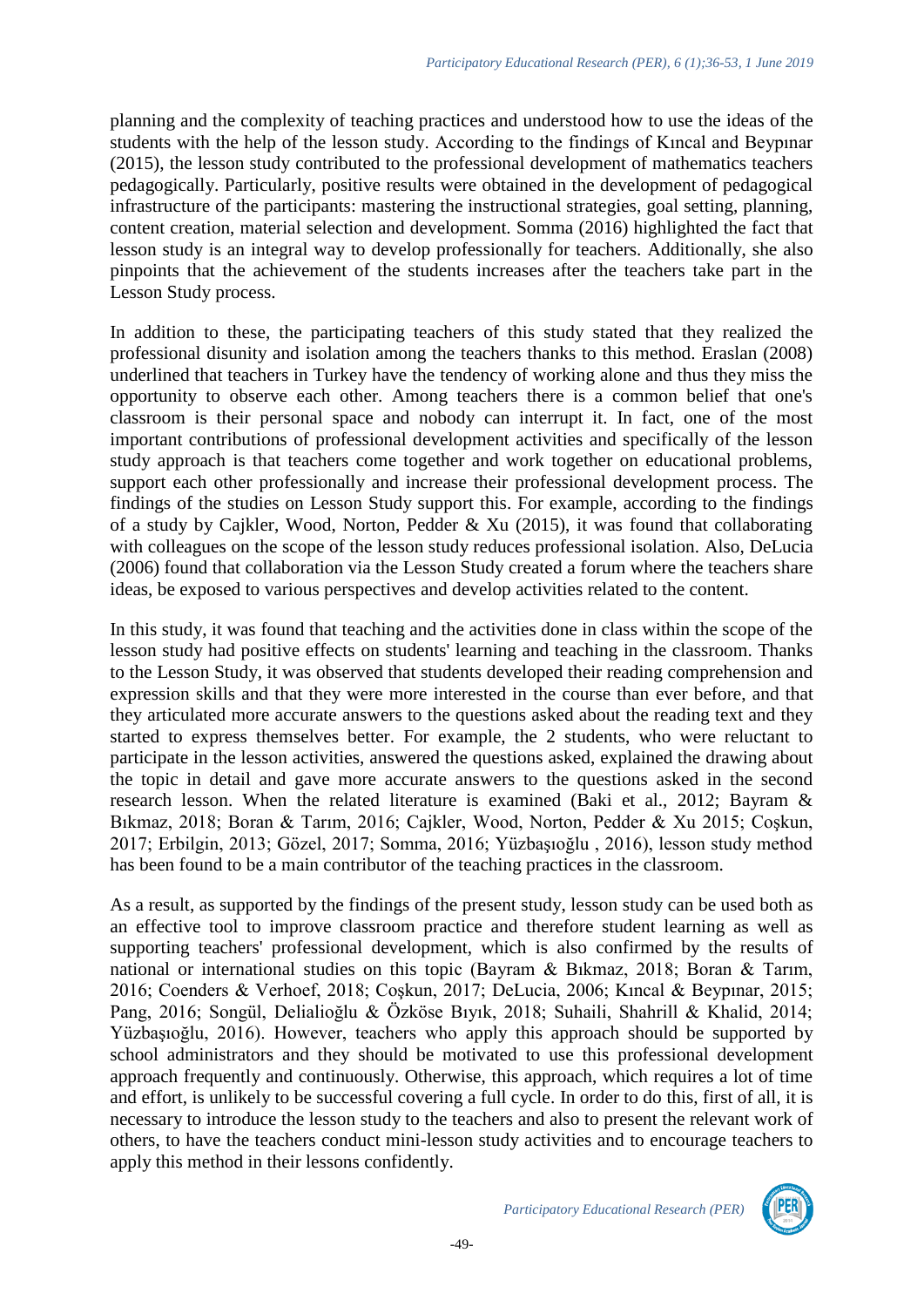# **References**

- Akbaba Dağ, S. (2014). A microteaching lesson study practice to improve pre-service teachers' knowledge of teaching fractions. (Unpublished Doctoral Dissertation). Dumlupınar University, Kütahya.
- Arani, M.R.S., Fukaya, K. & Lassegard, J. P. (2010). Lesson study as professional culture in Japanese schools: an historical perspective on elementary classroom practices. Japan Review, 22, 171-200.
- Baki, M. (2012). Investigating development of prospective primary teachers' mathematical pedagogical content knowledge: Lesson study. (*Unpublished Doctoral Dissertation*). Karadeniz Technical University, Trabzon.
- Baki, A., Erkan, İ. & Demir, E. (2012). Developing lesson plan activity with lesson study: an action research. X. National Science and Mathematics Education Congress, Niğde.
- Bayram, İ. & Bıkmaz, F. (2018). Exploring the lesson study experience of EFL instructors at higher education: a pilot study. Journal of Qualitative Research in Education, 6(3), 313-340, DOI:10.14689/issn.2148-2624.1.6c3s15m.
- Bolam, R. (2000). Emerging policy trends: some implications for continuing professional development. Journal of In-Service Education, 26(2), 267-280.
- Boran, E. & Tarım, K. (2016). The opinions of secondary school mathematics teachers about the lesson study. Turkish Journal of Computer and Mathematics Education, 7(1), 259- 273. Retrieved from<http://dergipark.gov.tr/download/article-file/201411>
- Bütün, M. (2015). Evaluation of the lesson study model in teaching practice course: problems and solutions. Adiyaman University Journal of Educational Sciences, 5(2), 136- 167. Retrieved from<http://dergipark.gov.tr/adyuebd/issue/24589/260314>
- Büyüköztürk, Ş., Kılıç-Çakmak, E., Akgün, Ö. E., Karadeniz, Ş. & Demirel, F. (2014). Bilimsel araştırma yöntemleri[Scientific Research Methods]. Ankara: Pegem Academi.
- Cajkler, W., Wood, P., Norton, J. Pedder, D. & Xu, H. (2015). Teacher perspectives about lesson study in secondary school departments: a collaborative vehicle for professional learning and practice development, Research Papers in Education, 30(2), 192-213. Retrieved from the state of the state of the state of the state of the state of the state of the state of the state of the state of the state of the state of the state of the state of the state of the state of the state of

<https://pdfs.semanticscholar.org/b522/b0323796d773be941ef53414ba174171b338.pdf>

- Cerbin, W. & Doig, B. (2006). Lesson study as a model for building pedagogical knowledge and improving teaching. International Journal of Teaching and Learning in Higher Education, 18(3), 250-257.
- Coenders, F. & Verhoef, N. (2018). Lesson study: professional development (PD) for beginning and experienced teachers. Professional Development in Education, 45(2), 217-230, DOI: 10.1080/19415257.2018.1430050
- Coşkun, A. (2017). The Application of lesson study in teaching english as a foreign language. Inonu University Journal of the Faculty of Education, 18(1), 151-162, DOI: 10.17679/inuefd.297845. Retrieved from [http://dergipark.gov.tr/download/article](http://dergipark.gov.tr/download/article-file/283400)[file/283400](http://dergipark.gov.tr/download/article-file/283400)
- Creswell, J. W. (2007). Qualitative inquiry and research design: Choosing among five traditions (second edition). London: Sage.
- DeLucia, M. (2006). The impact of lesson study on teacher attitude and beliefs as a form of professional development. (*Unpublished Doctoral Dissertation*). *ETD collection for University of Nebraska-Lincoln*. Retrieved from <https://search.proquest.com/docview/304843733>

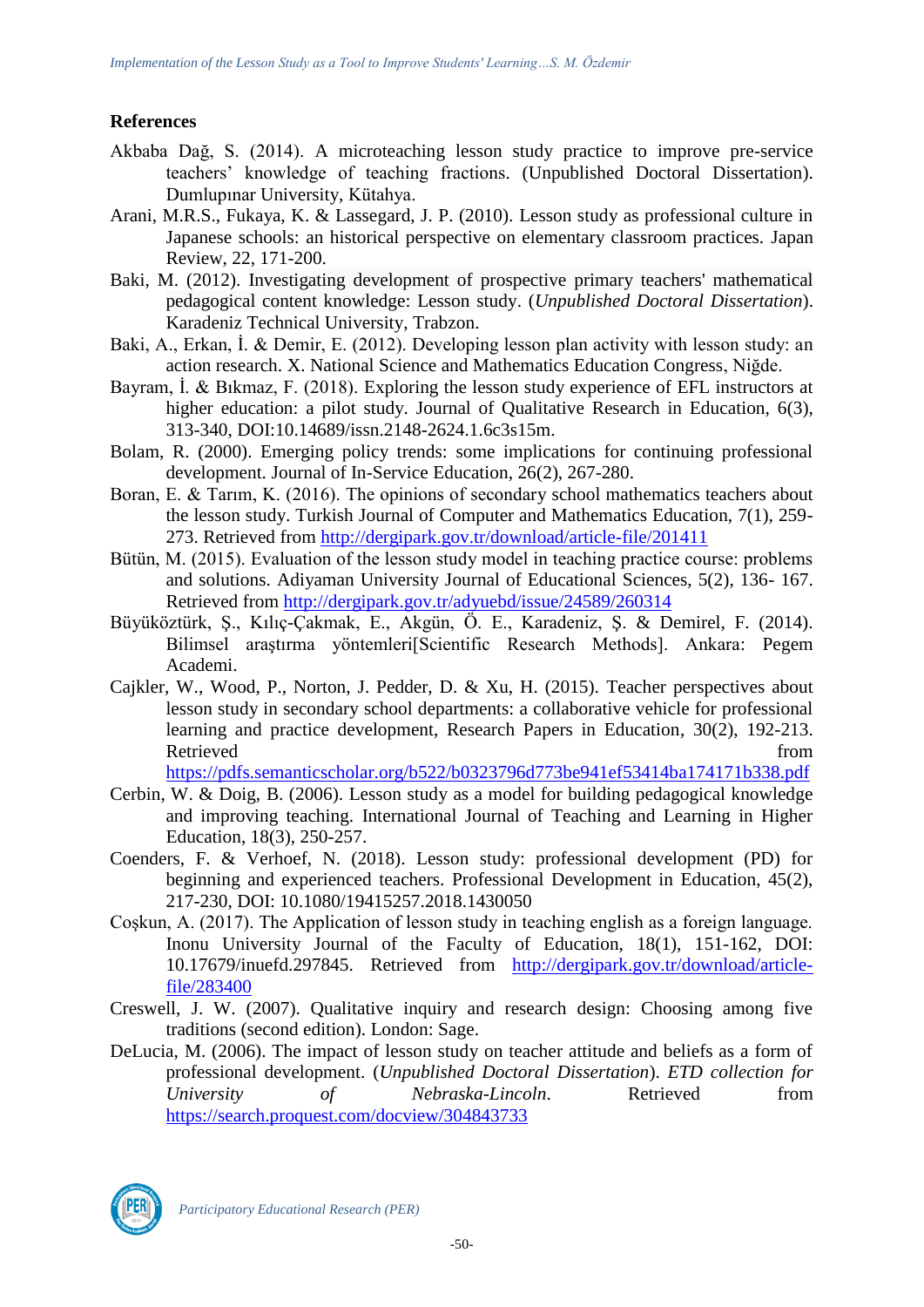- Doig, B. & Groves, S. (2011). Japanese lesson study: teacher professional development through communities of ınquiry. Mathematics Teacher Education and Development 13(1), 77–93.
- Dudley, P. (2014). Lesson study: a handbook. Retrieved from [http://lessonstudy.co.uk/wp](http://lessonstudy.co.uk/wp-content/uploads/2012/03/new-handbook-revisedMay14.pdf)[content/uploads/2012/03/new-handbook-revisedMay14.pdf](http://lessonstudy.co.uk/wp-content/uploads/2012/03/new-handbook-revisedMay14.pdf)
- Eraslan, A. (2008). Japanese lesson study: Can it work in Turkey? Education and Science, 33(149), 62-67.
- Erbilgin, E. (2013). Preservice elementary school teachers' perceptions about lesson study. Dicle University Journal of Ziya Gökalp Education Faculty, 21, 69-83.
- Fernandez, C. & Yoshida, M. (2004). Lesson study: A Japanese approach for improving teaching and learning. Mahwah, NJ: Erlbaum.
- Fullan, M. (2001). The New meaning of educational change. New York: Teachers College Press.
- Garet, M.S., Porter, A.C., Desimone, L., Birman, B.F. & Yoon, K.S. (2001). What makes professional development effective? Results from a national sample of teachers. American Educational Research Journal, 38(4), 815-945.
- Gero, G. (2015). The prospects of lesson study in the US: teacher support and comfort within a district culture of control. International Journal for Lesson and Learning Studies. 4(1), 7–25. Retrieved from<https://doi.org/10.1108/IJLLS-02-2014-0007>
- Gözel, E. (2017). Examination of the improvement of classroom teachers' lesson study knowledge based on the problem solving. Journal of Education, Theory and Practical Research,  $3(3)$ ,  $48-62$ . Retrieved from <http://dergipark.gov.tr/ekuad/issue/31101/344579>
- Güner, P. & Akyüz, D. (2017). Lesson study professional development model: investigating noticing skills of prospective mathematics teachers. Elementary Education Online, 16(2). 428-452. Retrieved from [http://ilkogretim](http://ilkogretim-online.org.tr/index.php/io/article/view/2258)[online.org.tr/index.php/io/article/view/2258](http://ilkogretim-online.org.tr/index.php/io/article/view/2258)
- Hiebert, J., Gallimore, R. & Stigler, J. (2002). A knowledge base for the teaching profession: What would it look like and how can we get one? Educational Researcher, 31(5), 3- 15. Retrieved from<https://doi.org/10.3102/0013189X031005003>
- Kıncal, R. & Beypınar, D. (2015). The effects of lesson study implementation to professional development of mathematics teachers and development of learning process. Mehmet Akif University Journal of Education Faculty, 1(33), 186-210.
- Lee, J.F.K. (2008). A Hong Kong case of lesson study**-**benefits and concerns. Teaching and Teacher Education, 24(5), 1115-1124.
- Lewis, C. (2000). Lesson study: the core of Japanese professional development. Paper presented at the Annual Meeting of the American Educational Research Association, New Orleans, LA, April 24-28, 2000. (**ERIC Number:** ED444972)
- Lewis, C. C., Perry, R. R. & Hurd, J. (2009). Improving mathematics instruction through lesson study: A theoretical model and North American case. Journal of Mathematics Teacher Education, 12(4), 285–304.<https://doi.org/10.1007/s10857-009-9102-7>
- Lewis, C. & Tsuchida, I. (1997). Planned educational change in Japan: The case of elementary science instruction. Journal of Educational Policy, 12(5), 313-331.
- Lewis, C. & Tsuchida, I. (1998). A lesson is like a swiftly flowing river: How Research Lessons Improve Japanese Education. American Educator, 22(4), 12-17; 50-52.
- Murata A. (2011) Introduction: conceptual overview of lesson study. In: Hart L., Alston A., Murata A. (eds), Lesson study research and practice in mathematics education. Springer, Dordrecht.

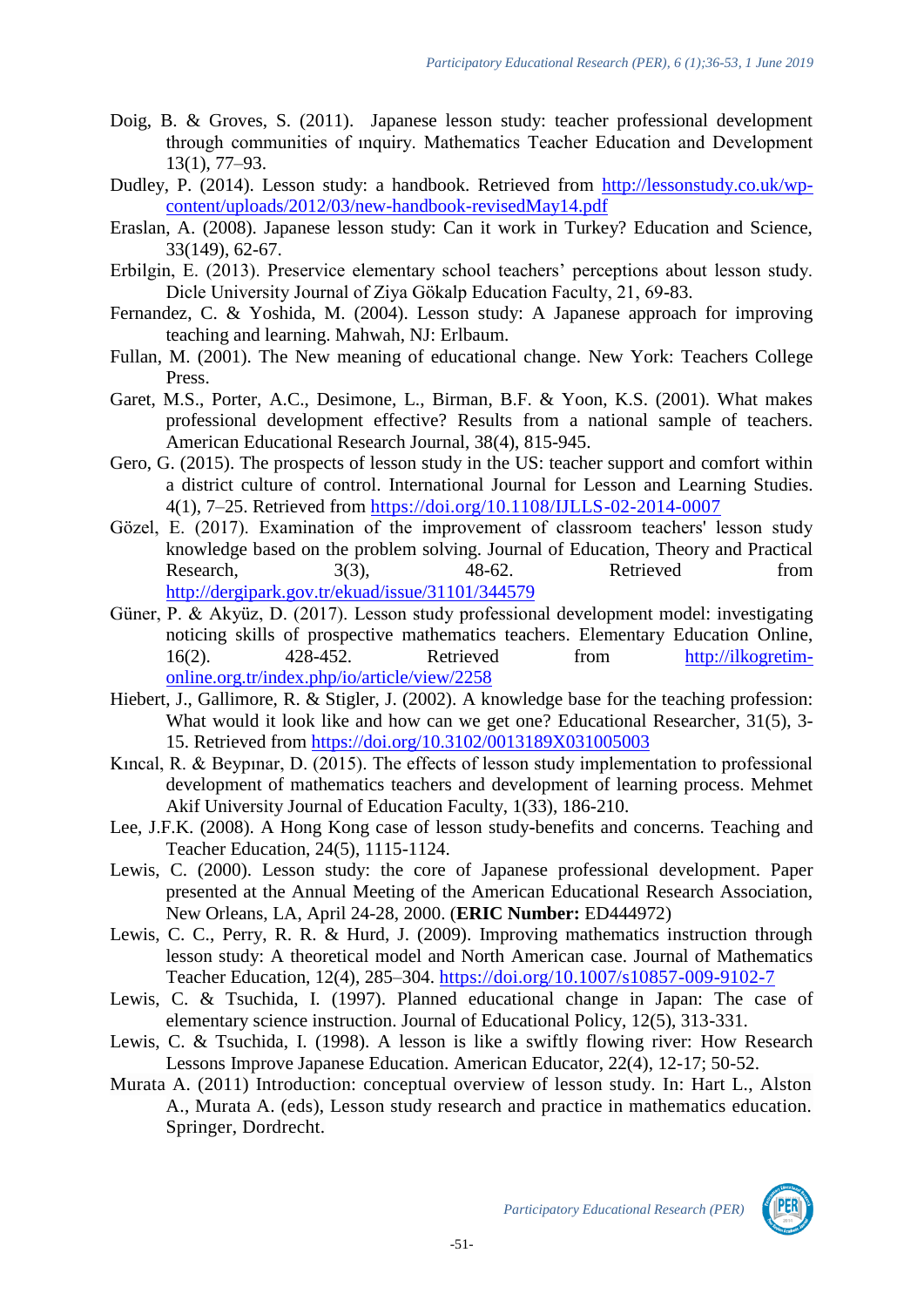- Murphy, R. Weinhardt, F., Wyness, G. & Rolfe, H. (2017) Lesson study: Evaluation report and executive summary. London: Education Endowment Foundation. Retrieved from <https://files.eric.ed.gov/fulltext/ED581145.pdf>
- OECD. (2013). A teachers' guide to TALIS 2013: Teaching and learning international survey. Retrieved from https://dx.doi.org/10.1787/9789264216075-en on October 2018
- Özcan, M. (2011). Bilgi çağında öğretmen, eğitimi, nitelikleri ve gücü: Bir reform önerisi [Teachers in the information age, their education, qualifications and power: a reform proposal]. Ankara: TED İktisadi İşletmesi.
- Özdemir, S.M. (2016). Öğretmen niteliğinin bir göstergesi olarak sürekli mesleki gelişim. Gazi Eğitim Bilimleri Dergisi, 2(3), 233-244. Retrieved from <http://dergipark.gov.tr/download/article-file/419784>
- Özdemir-Baki, G. & Işık, A. (2018). Investigation of the noticing levels of teachers about students' mathematical thinking: a lesson study model. Turkish Journal of Computer and Mathematics Education, 9(1), 122-146. Retrieved from <http://dergipark.gov.tr/download/article-file/443323>
- Özen, D. (2015). Development of geometric thinking of elementary school mathematics teachers: A lesson study. (Unpublished Master's Thesis). Anadolu University, Eskişehir.
- Pang, J. (2016). Improving mathematics instruction and supporting teacher learning in Korea through lesson study using five practices. ZDM Mathematics Education, 48, 471–483.
- Pektaş, M. (2014). Effects of lesson study on science teacher candidates' teaching efficacies. Educational Research and Reviews, 9(6), 164-172. Doi: 10.5897/ERR2013.1700.
- Rock, T.C. & Wilson, C. (2005). Improving teaching through lesson study. Teacher Education Quarterly, 32, 77-92.
- Somma, (2016). The impact of lesson study on teacher effectiveness. (Unpublished Doctoral Dissertation). St. John's University, New York. Retrieved from <https://search.proquest.com/docview/1931834220>
- Songül, Delialioğlu & Özköse Bıyık. (2018). An investigation of Turkish EFL teachers' development through an online professional development program. Yang, J. C. et al. (Eds.) (2018). Proceedings of the 26th International Conference on Computers in Education. Philippines: Asia-Pacific Society for Computers in Education. Retrieved from<http://icce2018.ateneo.edu/wp-content/uploads/2018/12/C6-02.pdf>
- Suhaili, H.A.S.H, Shahrill, M. & Khalid, M. (2014). The impact of lesson study on primary mathematics teachers' instructions in Brunei Darussalam. The Eurasia Proceedings of Educational & Social Sciences (EPESS), Volume 1, 90-95.
- Stigler, J.W. & Hiebert, J. (1999). The Teaching gap: Best ıdeas from the world's teachers for improving education in the classroom. The Free Press, New York.
- Takahashi, A. & Yoshida, M. (2004). Ideas for establishing lesson study communities. Teaching Children Mathematics, 10(9), 436–443.
- Temel Doğan, D., & Özgeldi, M. (2018). How do Preservice Mathematics Teachers Use Virtual Manipulatives to Teach Algebra through Lesson Study? Necatibey Faculty of Education Electronic Journal of Science and Mathematics Education, 12(1), 152-179, DOI: 10.17522/balikesirnef.437729. Retrieved from [http://www.nef.balikesir.edu.tr/~dergi/makaleler/yayinda/24/EFMED\\_MTE311.pdf](http://www.nef.balikesir.edu.tr/~dergi/makaleler/yayinda/24/EFMED_MTE311.pdf)
- The Alberta Teachers' Assocation. (2016). PD activities for professional growth. Retrieved from

[https://www.teachers.ab.ca/For%20Members/Professional%20Development/Pages/Ind](https://www.teachers.ab.ca/For%20Members/Professional%20Development/Pages/Index.aspx) [ex.aspx.](https://www.teachers.ab.ca/For%20Members/Professional%20Development/Pages/Index.aspx)

Wan, S.W-Y., & Lam, P.H-C. (2010). Factors affecting teachers' participation in continuing professional development: From Hong Kong primary school teachers' perspectives.



*Participatory Educational Research (PER)*